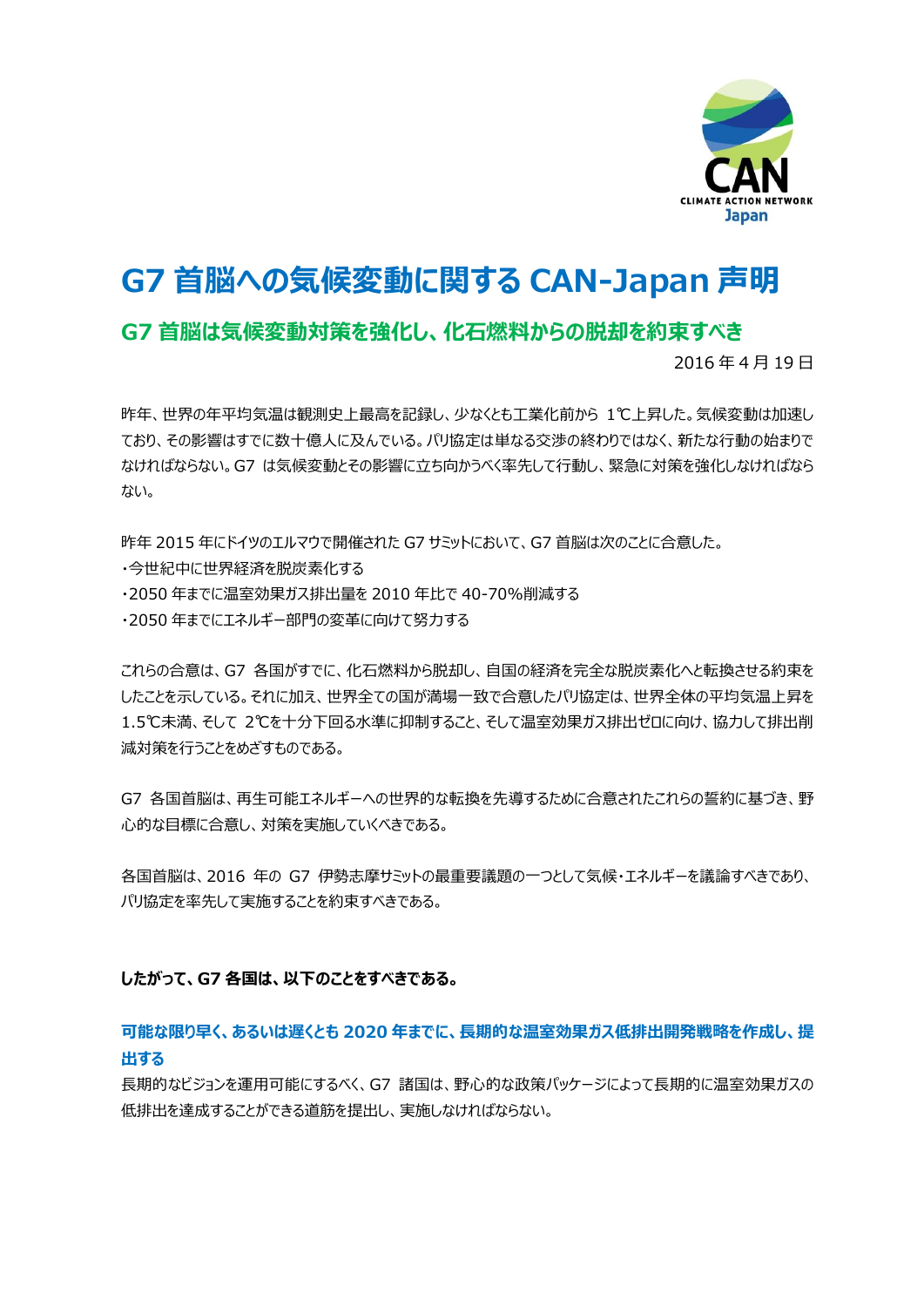### **できる限り早期にパリ協定を批准し、2020 年までの早期発効を確保する**

G7 各国首脳は、パリ協定の早期発効を確保するため、早期批准の重要性について発信すべきである。

#### **気候行動の実施を強化し、正式提出の前に約束草案(INDC)を更新する**

COP21 決定では、現状の各国の約束草案(INDC)を総計した効果が、2℃未満の道筋からは著しく不足した ものであることを明確に認識している。2018 年に UNFCCC のもとで開催される最初の促進的対話をうけて、G7 諸国は 2019 年から 2020 年に INDC を更新するべきである。加えて、G7 諸国は UNFCCC の技術専門家会 合において有効だとされた政策措置を、実際の行動へと具現化し、2020 年まで支援するべきである。

### **2050 年までにエネルギー部門を脱炭素化する**

パリ協定の長期目標を実現するべく、G7 諸国は 1.5~2℃目標の達成に向けて率先して行動すべきである。この 長期目標は、現在埋蔵が確認されている化石燃料のうち 80%以上を地中に留めたままにすること、2050 年まで にエネルギー部門の完全な脱炭素化を達成することを意味する。

### **化石燃料(特に石炭)及び原子力からの脱却を加速する**

化石燃料の中でも、石炭は最も CO<sup>2</sup> 排出量が大きく汚いエネルギー源である。G7 諸国は、脱石炭の動きを加速 すべきである。G7 諸国は、新規の石炭火力発電をやめ、既存のものについても閉鎖を加速すべきである。G7 諸 国はまた、石炭技術の海外輸出についていかなる公的支援も融資も行わないという OECD 合意を適用すべきであ る。2011 年の福島での大災害は決して終わっておらず、またこの災害が示すその他の危険なリスクを鑑みると、G7 諸国は気候変動を解決する手段としての原子力利用をやめるべきである。

### **再生可能エネルギーを 100%へと増加させ、エネルギー効率を向上させる**

化石燃料に対していまだに非効率な補助金が供与され続けているにもかかわらず、再生可能エネルギーはますます 競争力ある選択肢になってきている。G7 諸国は、化石燃料から再生可能エネルギーへの転換を加速させる必要が ある。このような変革に際し、エネルギー効率化は重要である。質の高いインフラ投資としての技術革新、投資、補 助金は、再生可能エネルギーやエネルギー効率化に振り向けられるべきであり、化石燃料や原子力関連技術に対 して向けられるべきではない。

### **2020 年まで及びそれ以降も、資金支援を引き上げる**

気候資金は、途上国が気候変動の緩和行動及び適応行動を実現させるにあたって不可欠な要素である。パリ会 議において途上国が誓約した低炭素開発計画及び行動のために、化石燃料の採掘や燃焼によって豊かになってき た G7 諸国などの富裕国は、技術及び公的資金支援を大幅に増加させる必要がある。G7 諸国は、2020 年まで 及びそれ以降も気候資金を公平な割合で拠出しなければならず、特に、緑の気候基金(Green Climate Fund: GCF)に対してはさらに資金を拠出しなければならない。

### **CAN について:**

Climate Action Network(CAN:気候行動ネットワーク)は、110 カ国以上の 950 を超える NGO からなる、世界規模 のネットワークである。人為的な気候変動を環境が持続可能であるレベルにとどめるため、政府・個人の行動を促進する活動をし ている。Climate Action Network Japan(CAN-Japan:気候行動ネットワークジャパン)は CAN の日本拠点で、日本 の NGO14 団体から構成される。 <http://www.can-japan.org/>

問合せ 電話 075-254-1011 E メール: [secretariat@can-japan.org](mailto:secretariat@can-japan.org) (CAN-Japan Secretariat)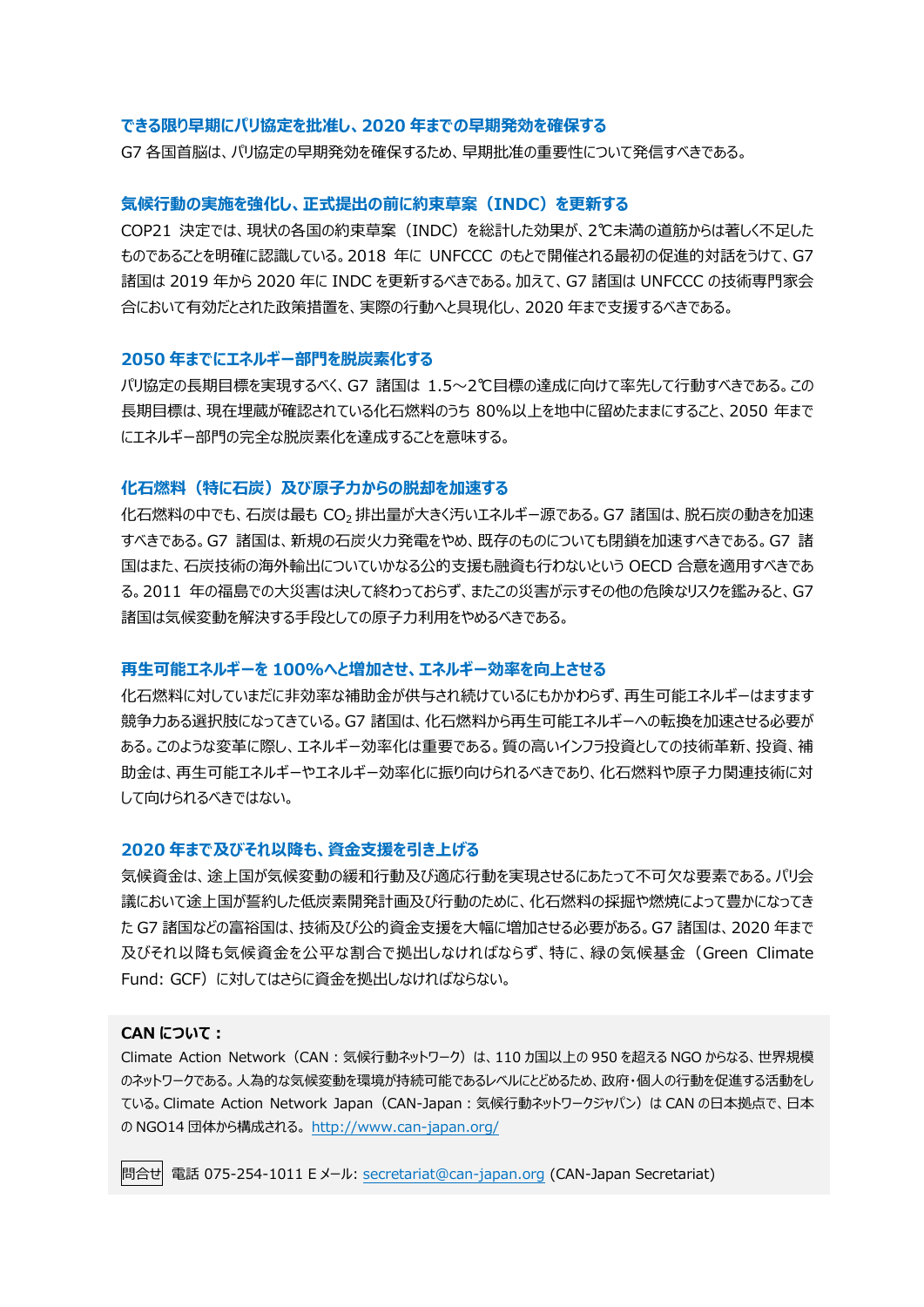

# **CAN-Japan Statement to G7 Leaders on Climate Change**

# **G7 Leaders should commit to scale up climate actions and phase out fossil fuels**

April 19<sup>th</sup>, 2016

Last year marked the highest annual average global surface temperature on the observational record, at least 1 degree Celsius higher than the pre-industrial average. Climate change is accelerating, already affecting billions of people. The Paris Agreement must not be just the end of negotiation, but a new beginning for actions. G7 must lead, urgently scaling up actions to tackle climate change and its impacts.

At last year's G7 Summit held in Elmau, Germany in 2015, G7 leaders agreed to:

- decarbonize the global economy over the course of this century
- reduce 40 to 70 % of greenhouse gas emissions by 2050 compared to 2010
- strive for a transformation of the energy sector by 2050.

It shows that G7 nations have already committed to phase out fossil fuels and transition to full decarbonization of the economy. In addition, all nations unanimously agreed in the Paris Agreement to limit global mean temperature rise to 1.5C and well below 2C, and to take collaborative actions to reduce greenhouse gas emissions toward zero.

G7 leaders should agree on ambitious targets and implement actions building on these agreed pledges to lead the global transformation towards renewable energy.

At the G7 Ise-Shima Summit in 2016, leaders should take up climate and energy as one of the top agenda items and commit to lead in implementing the Paris Agreement.

### **Therefore, the G7 should :**

## **Develop and submit long-term low greenhouse gas emission development strategies as soon as possible or at the latest by 2020**

In order to operationalize its long-term vision, the G7 must submit and implement the pathways that can achieve long-term low greenhouse gas emissions with ambitious policy packages.